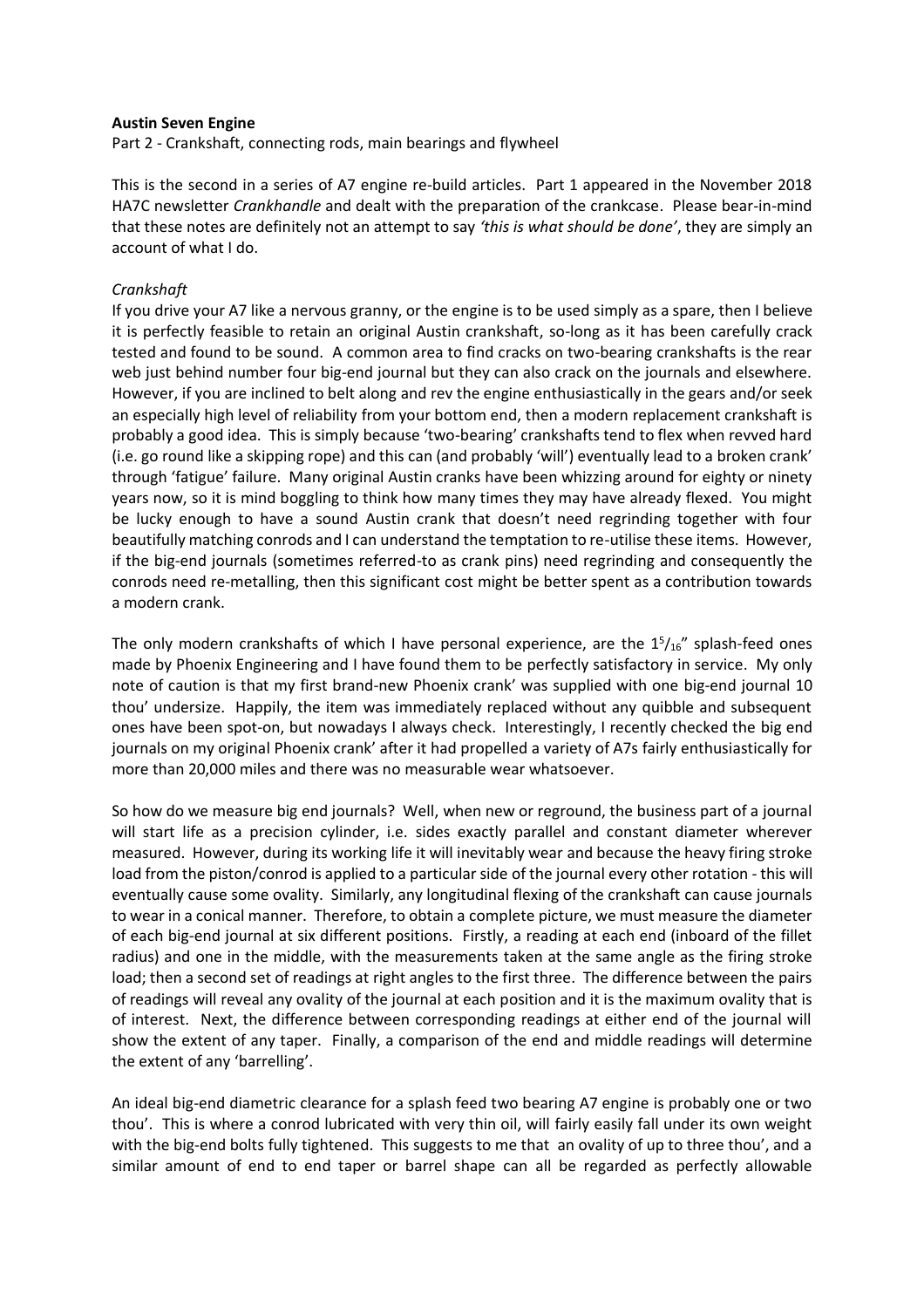tolerances without having to re-grind the crankshaft. Remember, whilst it may not be frighteningly expensive to have a crankshaft reground - the cost of the necessary conrod big-end white-metaling is considerable and several firms nowadays are quoting lead-times of three or four months.

Earlier, I mentioned 'crack testing' and I use the Johnson and Allen two part aerosol 'magnetic ink' method which is straightforward and seems to work well. It is used in the nuclear industry and by the military so, it should be OK for Austin Sevens! After thoroughly cleaning, polishing (with emery cloth) and degreasing the relevant areas, the Neopaint NPT16 'contrast aid' white is applied and allowed to dry, which takes only a minute or two in a warm cosy workshop. Next, thoroughly agitate the black Neocol B black magnetic ink aerosol to ensure full dispersion of the magnetic particles in suspension and magnetise the item to be tested. I do this by holding a powerful magnet against the back of the area of interest with a sheet of paper in-between, to prevent spraying the magnet and don't forget to keep powerful magnets well away from your pacemaker! Finally, the magnetic ink is sprayed onto the component surface and a careful visual inspection in good light will reveal the presence of any crack, as a discernible black line. This method is applicable for crack testing many other ferrous components including A7 conrods and will be referred to again in the next section. Obviously, if a crack is detected, then the crank' should no-longer be considered suitable for use.

#### *Conrods*

If money is no object or you are building a racing engine, then I imagine it might be nice to have brand new conrods and several different manufacturers now offer suitable rods for our engines. However, I took expert advice some years ago that recommended sticking with Austin rods for road use (including enthusiastic use) so long as they have been carefully selected and equalised. My experience suggests this advice was sound because I have not yet broken a conrod and many of the failed ones I have seen were damaged for other reasons such as crankshaft failure or piston breakage. Interestingly, I have seen terribly damaged A7 engines where the conrods have bent but not broken which might suggest they might be stronger than they look.

So how do I select conrods? I firstly check the fit of a new gudgeon pin in the little-end, it *must* be a firm push fit with absolutely no slackness, then check that the little-end pinch bolt thread is sound. In my view, these checks are of the utmost importance because I have seen several engines where poorly fitting gudgeon pins have caused considerable fretting to the securing bolt. If this is left unattended, the engine is almost certainly doomed to failure. I always use new HT bolts on assembly with internal shake-proof washers and a touch of thread-lock - all tightened very firmly (this will be covered in a



future article).

I also file smooth and polish any potential stress raising marks on the flanks paying particular attention to the top of the web just below the little-end where many rods can be found to have cracks. The rods are then crack tested in this area using the Johnson and Allen two part aerosol 'magnetic ink' method described earlier.

Readers with an excellent memory, will recall the January 2014 Newsletter article containing a photo showing how A7 con-rods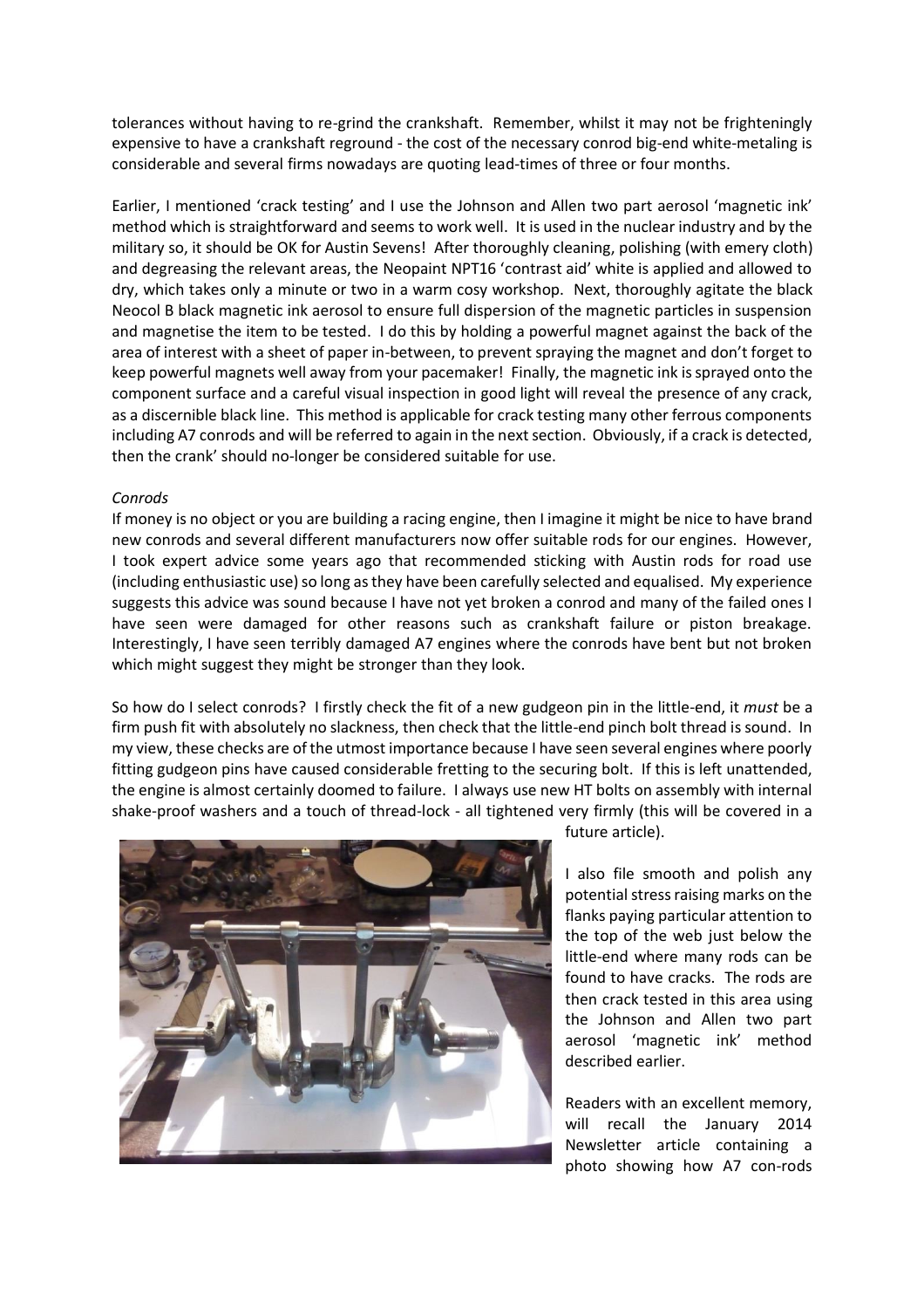can be simply checked for fore and aft bending or twist, by passing a length of 0.500" diameter ground Silver Steel through all four little ends with the rods firmly attached to the crankshaft. For new members and those with an imperfect memory, we have a similar photo here. The rod should be a firm sliding/twisting fit without any binding or loose play.

Some time ago, our Technical Advisor Eddie acquired a proper tool for checking the truth of con-rods and it is shown in the photo on the right being used to check the rods for an engine that I was building

at the time. This delightful bench mounted machine is beautifully made of cast iron and reassuringly heavy - it would make a brilliant household ornament! The design is based on a precision expanding mandrel holding the big-end bore, whilst a rocking stirrup is brought into contact with the firmly clamped gudgeon pin protruding either side of the little-end, so that a pointer accurately registers the pin's position over a fine scale. The rod being examined is mounted as described and the pointer position noted. The rod is then reversed and if the pointer returns to the same place, then the bores of the big and little ends are truly parallel with one another.

Eddie assures me that slightly bent rods can be straightened satisfactorily. Very slight adjustments by cold twisting or bending are considered permissible. Usefully, the Dorset A7 Club website Technical Pages show how rods can be straightened using a vice as a press.



A later article will discuss engine assembly in detail but it is perhaps useful here to mention that I favour being able to pass the conrods down the bores. This usually necessitates filing away the 'bumps' either side of the conrod big-ends if the bores are smaller than +60. This filing can often usefully be incorporated in the process of equalising the weights of the four rods. At this stage, it is also useful to ensure the big-end rods and caps are permanently marked to ensure correct positioning on re-assembly.

Fitting conrods to crank' journals is straightforward in an existing engine where the journals are within limits and the white metal in the big-ends is sound. After thorough cleaning and careful inspection of the white-metal for cracks or other damage, the rods should be clamped in position on the crankshaft after lubricating the journals with light oil. I keep a set of old Nyloc nuts for this purpose and save a set of new ones for final assembly. Interestingly, it appears there are two different depths of 5/16" Nyloc nuts on the market and I prefer the slightly deeper ones because a socket fits more securely without binding on the cap. So, after torqueing the nuts to the required 18 lb ft and rotating the rod a few times to disperse the oil, check that the rod will happily fall from the horizontal under its own weight but without undue radial slackness. Slight (around  $1/_{16}$ ") fore & aft (rocking) play at the littleend is OK in my view. If the rod seems just a little too slack, it can be dismantled and the big-end mating surfaces rubbed on fine wet & dry paper supported on a truly flat surface, then cleaned and reassembled. Finally, give the big-end cap a reasonable thump via a stout brass drift and you might find this results in a better journal fit. If the big-end still seems slack the process can be repeated.

On the other hand, if the journal is a bit too tight, it will be necessary to indulge in the 'dark-art' of bearing scraping. I say this, because having discussed the subject over the years with a number of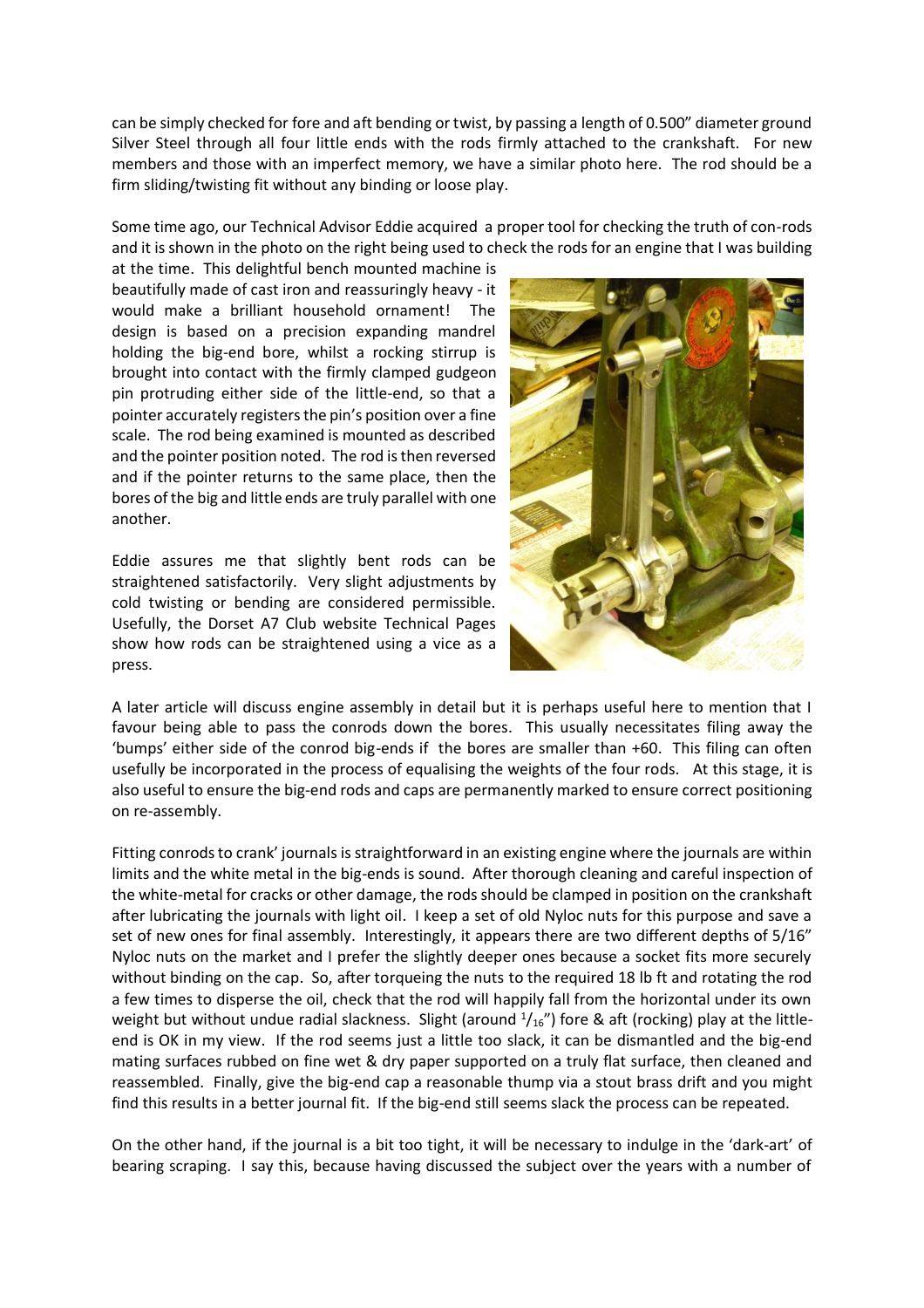experienced practitioners, I have come to the conclusion that there are several different approaches. Anyway, the method I use (which happily seems to work) is as follows …

- 1. Prepare a 'jig shaft', ground to the required journal diameter plus the required bearing clearance. In our case say plus one to one and a half thou' on diameter. Note: if you use the crank journal directly instead of a jig, you will end-up with insufficient clearance in the finished big-end bearing
- 2. Coat the jig shaft *very* thinly with engineer's blue
- 3. Clean the conrod white-metal and bring it firmly into contact with the jig shaft and rotate it gently right around
- 4. When separated, the high spots on the conrod white-metal will be marked grey/blue
- 5. Use a sharp scraper to carefully remove these high spots, scraping alternately at plus and minus  $45^\circ$  to the centreline of the bearing journal
- 6. Repeat from Step No 2 until the blue marking covers more than 75% of the white-metal
- 7. Repeat the whole marking and scraping exercise for the big-end cap

If the above process has been carefully carried-out and the conrod is cleaned, lubricated and assembled on the crankshaft, it should now happily fall from the horizontal under its own weight.

Alternatively, if we are building an engine with a new conrod/crankshaft combination, then the conrods will have to be white metaled and machined to suit the crankshaft journals. Sadly, the days are gone when every town had its own white-metal business and the relatively small number of remaining providers seem rather expensive. More irritating, is that some outfits now quote lead times of up to four months, which can be very inconvenient. Incidentally, I'm sure readers will recall that the September 2017 issue of this Newsletter contained a useful list of white-metal specialists in the South of England (thank you Ray).

Now, I have known people who have had white-metaling done without specifying exactly what they want. This might be OK if the firm is very well acquainted with Austin Sevens but I always make sure to specify the following ….

- o One to one and a half thou' diametric clearance at mid journal
- o An extra thou' or so 'bellmouth' at each end of the journal
- $\circ$  Eight to ten thou' longitudinal clearance along the crank journal (Woodrow suggests as much as 60 thou' which seems rather a lot to me)

My approach gives a slightly looser engine than some firms might provide if left to their own devices but is based on advice I received many years ago from a very well respected authority on A7s.

## *Main bearings*

Front – There are two different depths of front main bearing housing in two-bearing coil engine crankcases. Until February 1934, the housing was  $1^{39}$ <sub>64</sub>" deep to accommodate a ball and roller race combination, each <sup>13</sup>/<sub>16</sub>" thick . Thereafter, the housing was reduced to  $1^{35}/_{64}$  to take a pair of slightly narrower angular contact (AC) ball races. I cannot remember the last time I fitted a ball and roller race combination because nowadays, matched pairs of AC bearings are readily available to fit both depths of crankcase housing. The 'angular contact' arrangement is far superior, particularly in its axial load carrying ability which is useful in an A7 to resist clutch loads. New AC bearings are matched pairs and ours being an imperial size, are not cheap but if I have to buy new, then I prefer a known make (such as RHP) rather than the slightly less costly offerings made in China or India. The good news is that pairs of slightly worn AC bearings can be adjusted so long as the balls and tracks are in good condition.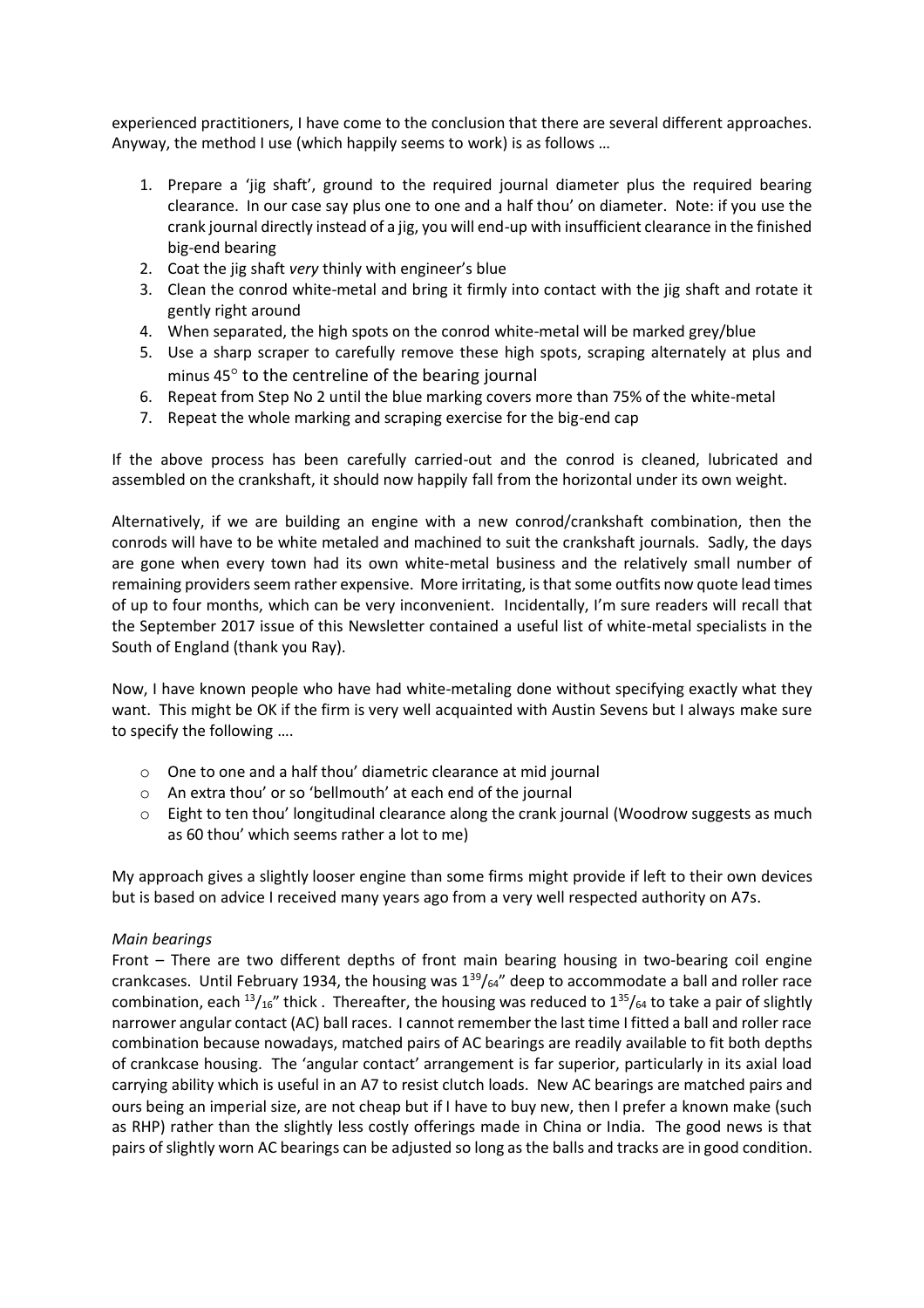It can sometimes be difficult to tell if an existing bearing is satisfactory for use in a rebuilt engine. Most bearings when thoroughly cleaned in petrol and dried (compressed air is ideal) will rattle alarmingly when rotated and can sound decidedly dodgy. However, it must be remembered that even new ball bearings are designed with some clearance, because a perfect fit would in theory cause line contact between the balls and the track and the thing would struggle to rotate (part of the ball surface would have to slide). A small clearance allows point contact, which enables delightfully uninhibited rotation. So, if the tracks of a perfectly clean bearing appear unmarked (no visual damage or corrosion) they can be sparingly lubricated with very thin oil such as '3-in-one' and rotated slowly whilst applying a variety of axial and radial loads by hand. If any roughness can be felt it means the balls and/or track are damaged and the bearing should be discarded. A7 front main bearings are pretty robust, so, I suspect that any damage is possibly the result of some muscle-bound 'mechanic' fitting or removing them with a large hammer & drift without first warming the crankcase.

Incidentally, matched pairs of AC bearings can be arranged in three different configurations as shown in the diagram. However, we are concerned only with the 'back to back' arrangement which offers good axial and excellent radial load resistance. Just out of interest, 'face to face' is less stiff and would let your crankshaft flex even more than



usual and 'tandem' would be only be appropriate if you needed to resist extraordinary high axial loads - quadruple clutch springs anyone? Anyway, for our 'back-to-back' arrangement, the outer race faces that sit together should be marked 'thrust' and you will see that they have a deeper shoulder (in a radial sense) supporting the balls at this interface. Similarly, but in reverse, the inner races each have deeper shoulders at the front and back of the combined pair. In theory, we might expect the inner and outer races to be ground so that their faces are exactly in-line when the balls are at design clearance. However, 'back to back' matched pairs of AC bearings are manufactured so that the mating surfaces of the outer race each protrude by about a thou' compared to the inner. So, when the inner and outer races are clamped in position, the bearings attain the correct pre-load between balls and tracks. This pre-load is carefully designed so that the assembly will comfortably accommodate the prevailing combination of radial and axial operating loads, whilst running smoothly and quietly over a good service life.

OK that's fine for a brand new AC pair but how do we adjust ours if they are a little slack but otherwise in good condition? It is useful here to turn-up a couple of simple buttons that are an easy sliding fit in the bearings with a shoulder to hold the inner races and a pad so that the whole assembly can be clamped in the vice. Mine are in aluminium (easy to turn) but almost any material would do and they are shown in the following photo. Note: the boss on one 'button' protrudes sufficiently to hold the pair in-line.

The bearing assembly is held back to back in the vice by the buttons to ensure the two inner races are pressed firmly together - the clearance between the outer races is then measured with a feeler gauge.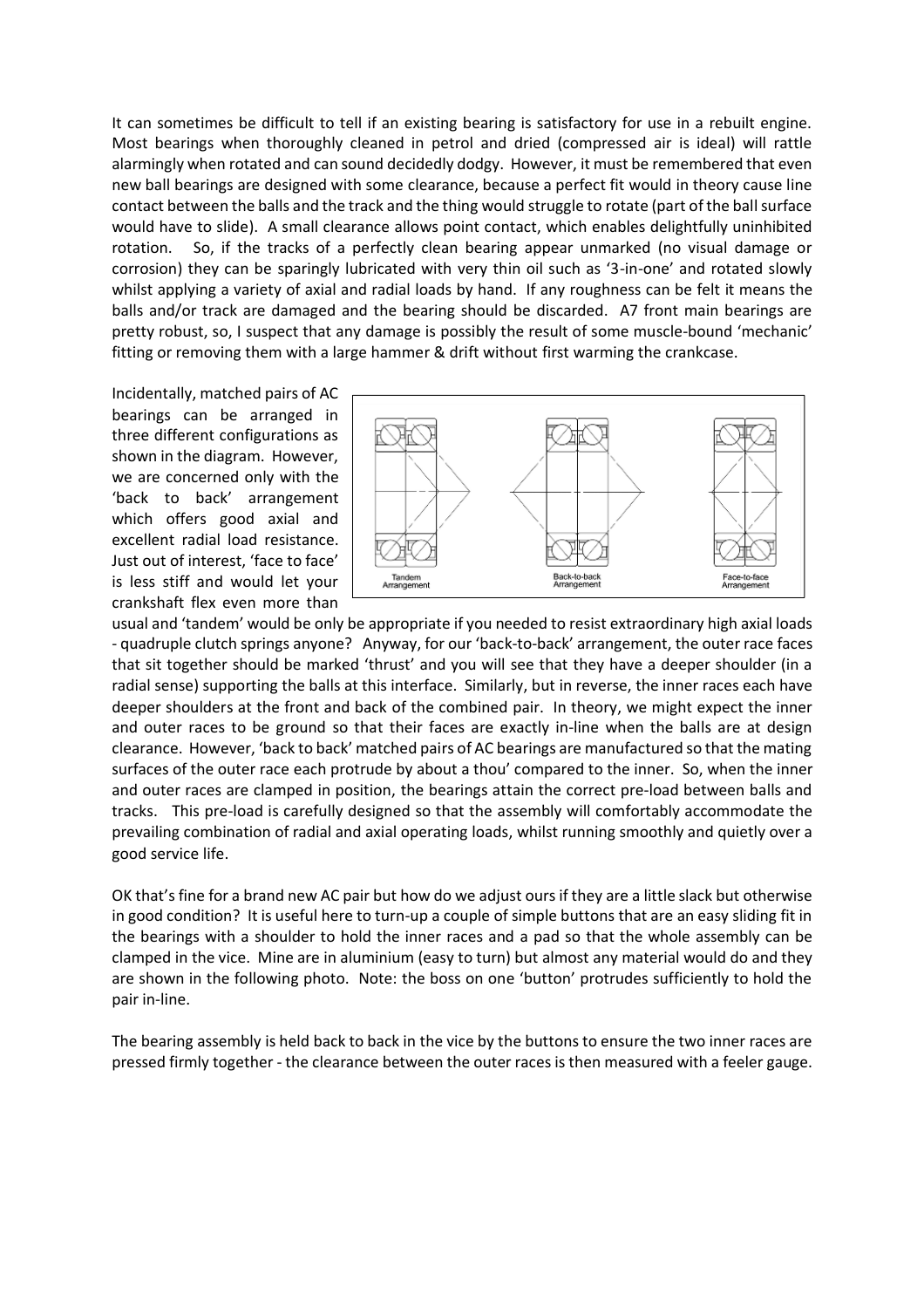

*Front AC mains and support buttons Assembly held for checking pre-load*

Adjustment is made, either by inserting a (ring) shim of appropriate thickness between the outer races or grinding the mating faces of both inner races. In either case, adjustment should be carried-out only until the slack is just removed but no more. This is easily tested if using a shim, by clamping the bearings in the vice again (with the shim in position) using the two support 'buttons' and checking that the outers can just about be rotated relative to one another by hand. If grinding the inner races, they can be checked the same way or with a straight-edge and feeler gauge to ensure each outer race protrudes by about a thou'.

Incidentally, A/C bearings can easily be dismantled for cleaning, inspection or grinding, by driving-out the inner race and it is prudent to employ a cloth to catch the balls as they fall-out of the cage. Careful examination will tell you the correct direction to drive the inner race i.e. so that the balls are moved away from the deeper radial shoulders.

If you happen to have a narrow A/C pair in good condition that you wish to use in an earlier deeper crankcase housing, you will need to insert a pair of 1/32" shims to the outer races – one each side of the bearing cluster. This will give the correct 1/64" projection at the front of the housing to make sure the front clamping plate bears on the outer race to prevent the whole lot from moving fore and aft. It also ensures the crankshaft big-end journals correctly line-up with the centres of the cylinder bores.

Rear – The rear main bearing is a simple roller affair that handles radial loads well but offers no resistance to crankshaft axial loads and it seems to attract some bad press with frequent accusations of rumble. New ones seem to have just one or two thou clearance but in my experience, even quite tired ones often don't have a great deal more. It is widely believed that a beautiful new specimen will quickly wear and then go-on for years so long as the engine oil is frequently changed and the car is in regular use. It seems that rear mains can suffer through condensation and subsequent corrosion of the roller tracks if the car spends long periods standing idle and this might be the source of some unwanted noise.



*Rear main in its housing*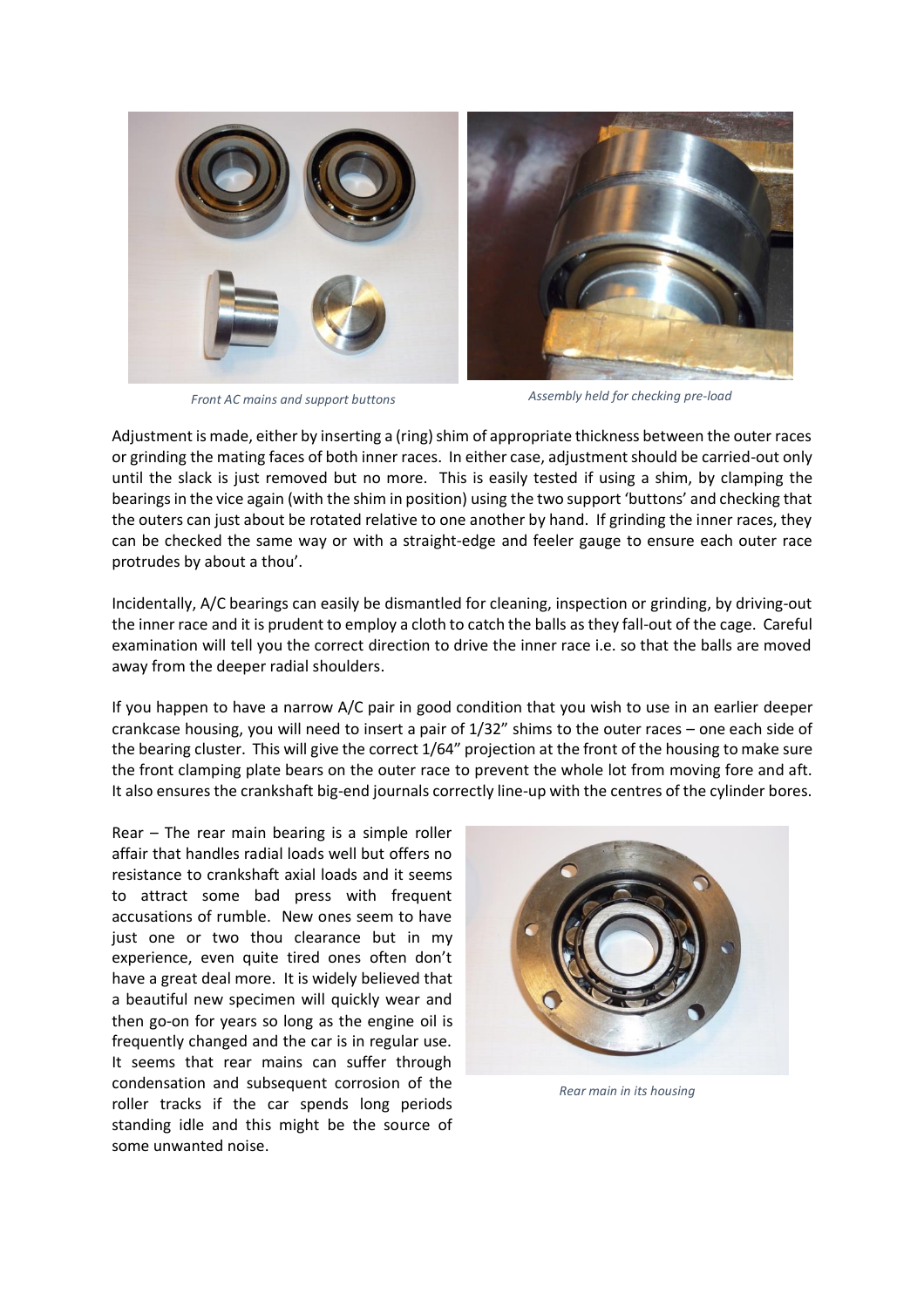In a nutshell, if the rear main seems rather loose but the tracks are not grooved, then you might be able to mix and match a better combination of parts from your spares box, otherwise a new bearing beckons.

A couple of useful modifications to the rear main bearing housing were mentioned in Part 1 of these notes. Enlarging the oil return hole (both housing and crankcase) to decrease the likelihood of it becoming blocked and two cut-outs to facilitate future outer race removal.

### *Flywheel*

As mentioned in Part 1, there are two possible locations for the starter motor on two bearing A7 coil engines and this means two different flywheels. The early configuration with the starter in the cabin alongside the gearbox incorporated the starter ring-gear on the clutch cover plate whilst later models had the ring gear shrunk onto the front of the flywheel.

Fortunately, Austin Seven flywheels are decidedly robust and seem plentiful, but how do we select a good one? Well, my view is that the taper is of primary importance, because it is absolutely essential that we achieve a good fit on the crankshaft. Flywheels and crankshafts in Austin Sevens occasionally display an uneasy relationship by tending to come loose. Austin may have become aware of this, because whilst the taper in early flywheels took the form of a continuous truncated cone, the later ones had an annular relief half way down the taper which seems to make it easier to achieve a perfect match with the crankshaft taper.

This match is achieved by holding the crank' firmly in the vice (soft metal facings in place please) and coating the taper with a thin film of fine grinding paste, then without the woodruff key – rotate the flywheel a few times whilst applying some pressure to push it onto the crank' taper. If you are lucky, when the taper surfaces are thoroughly cleaned you will see a dull ground area covering the whole contact area. If not, I simply repeat the process until a contact area of at least 80% is achieved.

Whilst we are messing about with grinding paste, it is a good idea at this stage to test the run-out of the flywheel near its rim. Some engine builders accept a run-out of up to fifteen thou' and others don't even bother to check it at all but I like to get it to around five thou' or better, because it all contributes to a smooth running engine and also gives the clutch an easier ride. Checking flywheel run-out is very straightforward once the crank has been installed in the engine but making any



*Flywheel taper Matching crankshaft taper*

adjustments with grinding paste so close to the rear main bearing fills me with horror. There are endless alternative approaches but I simply clamp two shallow vee blocks (supported at an appropriate height) on the bed of the vertical milling machine, to support the main bearing journals. A further 'stop' is clamped in position to bear on the front of the crankshaft. The mill table provides an ideal firm flat surface and happily accepts a magnetic mount for the dial gauge. The set-up I use can be seen in the photo ….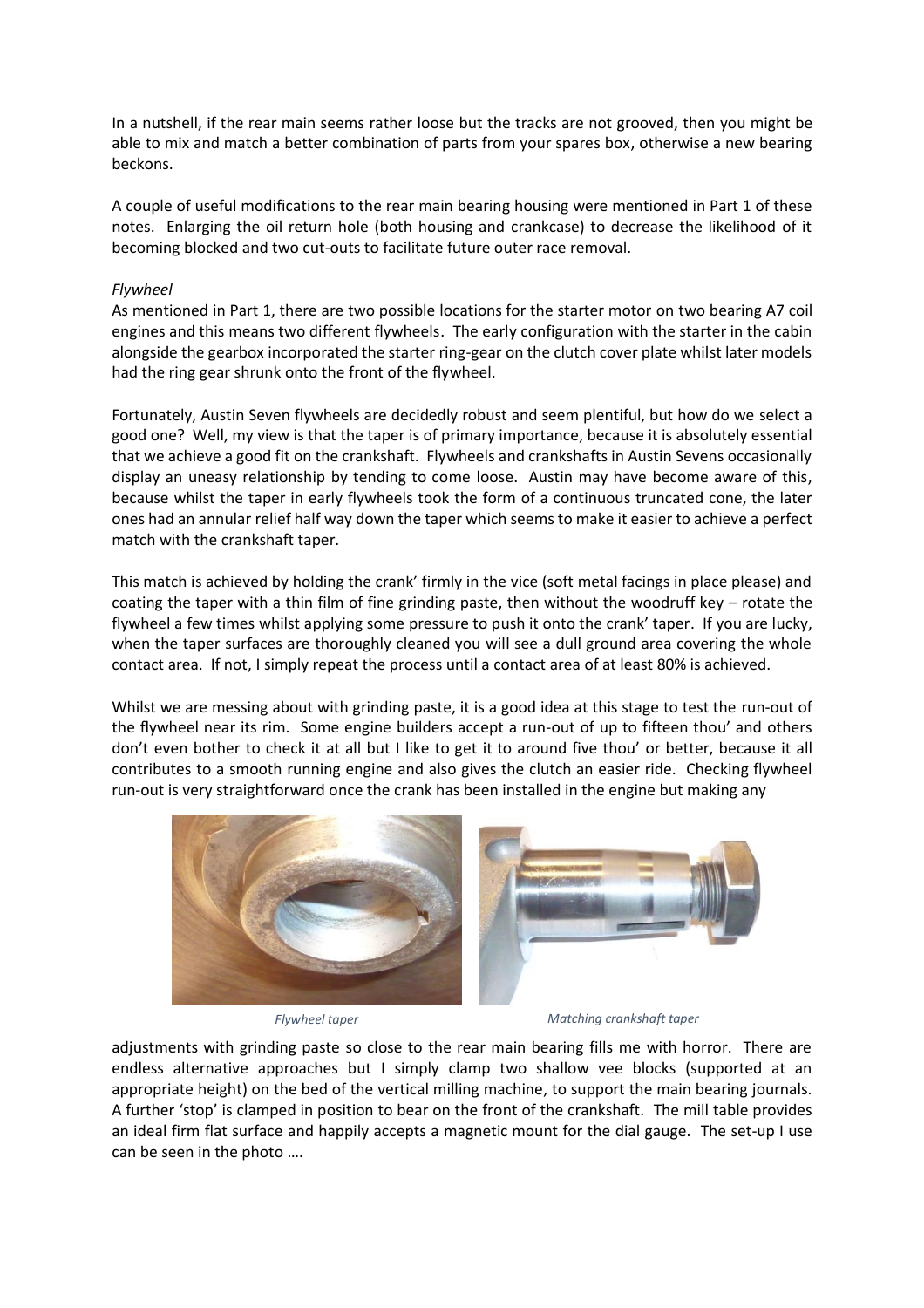

*Checking flywheel runout*

The flywheel is firmly tightened onto the crank' with the woodruff key in position and the assembly is rotated slowly by hand whilst keeping it pushed firmly against the 'stop' clamped at the front end of the crank'. Obviously the face of the flywheel needs to be perfectly clean where the dial gauge runs, nevertheless it is not uncommon to get erratic readings with very slight rotations of the assembly. So, I tend to take an average of several readings close to four (north, south, east & west) positions of the rim.

Incidentally, it is important that the Woodruff key is both a firm (gentle tap) fit in the crankshaft slot and also there is no slack in the flywheel groove. However, it is even more important that when assembled, there is a slight but definite clearance between the top surface of the key and the groove in the flywheel. This can be checked by careful measurement or tested with a small shim. Unwanted interference here has been known to be the cause of loose flywheels.

If any adjustment is required, the flywheel is marked where the run-out is greatest and removed from the crank. Then it's back to the grinding paste but this time, the flywheel rim is rotated back and forth (without the woodruff key) whilst pushing firmly to correct the 'high' area. You need not be too concerned about over-correction, because it takes several minutes to correct a tiny amount of runout with fine grinding paste. This process of cleaning, tightening and removal with the flywheel puller can be rather time consuming and require multiple iterations. Nevertheless, when friends and family enquire about your flywheel run-out, it is very satisfying to be able to say 'it's negligible'!

Loose A7 flywheels can also be caused by a lack of clearance between the flywheel boss and the centre of the rear main bearing, when fully tightened. This clearance needs to be small enough to nip the oil thrower indents to prevent it rattling around loose but large enough to prevent it being squashed flat. If the indents are completely flattened, the flywheel taper might not fully and firmly engage with the taper on the crankshaft. With the flywheel fully tightened in position, we need an *absolute minimum* clearance of 0.906" this being the depth of the rear main bearing centre race of 0.872" plus the thickness of the fully squashed oil thrower indents of 30 thou' plus a small allowance of say 4 thou. The thickness of new unsquashed indents is typically around 70 thou so the *maximum* clearance we should allow is 0.932", which assumes around 10 thou of squashed oil thrower indents. In the unlikely event the clearance is greater than this, then the thrower indents will need to be enhanced. On the other hand, (and much more likely) if the clearance is too small, then an appropriate amount must be machined from the front of the flywheel boss. I have read a number of articles that glibly suggest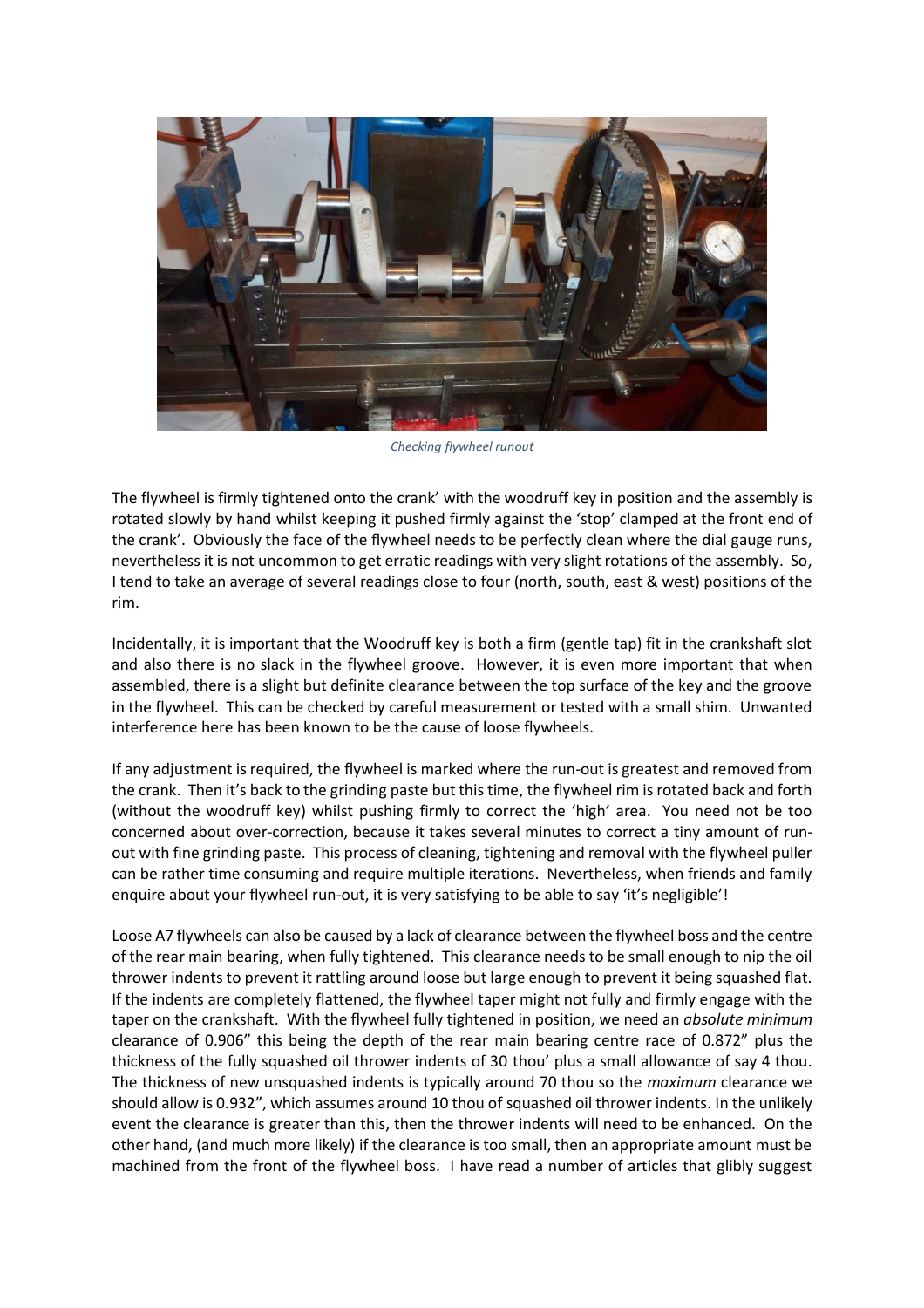mounting A7 flywheels in a lathe and carrying-out such operations but not many of us own a lathe big enough to do this. Never mind, material can easily be end-milled or fly-cut from the front of the boss in a domestic size milling machine with the flywheel clamped flat on the table. This should be followed by lightly dressing the front edge of the boss with a smooth file to remove any roughness.

An oil-tight Austin Seven engine is a thing of great beauty, so I like to pay attention to the oil retention arrangements at the back of the engine. Rather than Sir Herbert's reverse oil scroll groove which in many engines is rather worn, I favour one of the quite reasonably priced modern oil seal plates machined to take a modern lip seal. However, these are only effective if the seal engages correctly on the flywheel boss and the boss itself has a suitably smooth finish. Incidentally, these lip seals are available in either 'touring' or 'high speed' versions and if you are inclined to rev your engine freely – then the later item seems a logical choice. However, these sporty seals are made of 'Viton' and are about three times the price.

The seal position can usually be adjusted a little if necessary by moving it forward or backward in its housing and this is usually sufficient to ensure the seal sits close to the middle of the periphery of the flywheel boss. Next we should examine the finish on the boss itself and if unable to achieve a smooth shine with fine wet & dry, I fit a thin wall sleeve such as an SKF Speedi-Sleeve. Most coil engine flywheel bosses are nominally 1.872" diameter and the appropriate SKF Speedi-Sleeve Stock No is 99188 which has an overall depth of 0.415" and fits diameters of 1.872" to 1.879". These sleeves are easy to fit using the tool supplied but the boss must not have any rough high spots because they would 'show-through' the very thin wall of the sleeve. The following photos show a flywheel boss that needed a sleeve, the sleeve kit, the sleeve knocked in position with the metal 'cup' tool and finally the sleeve in position on the flywheel boss.

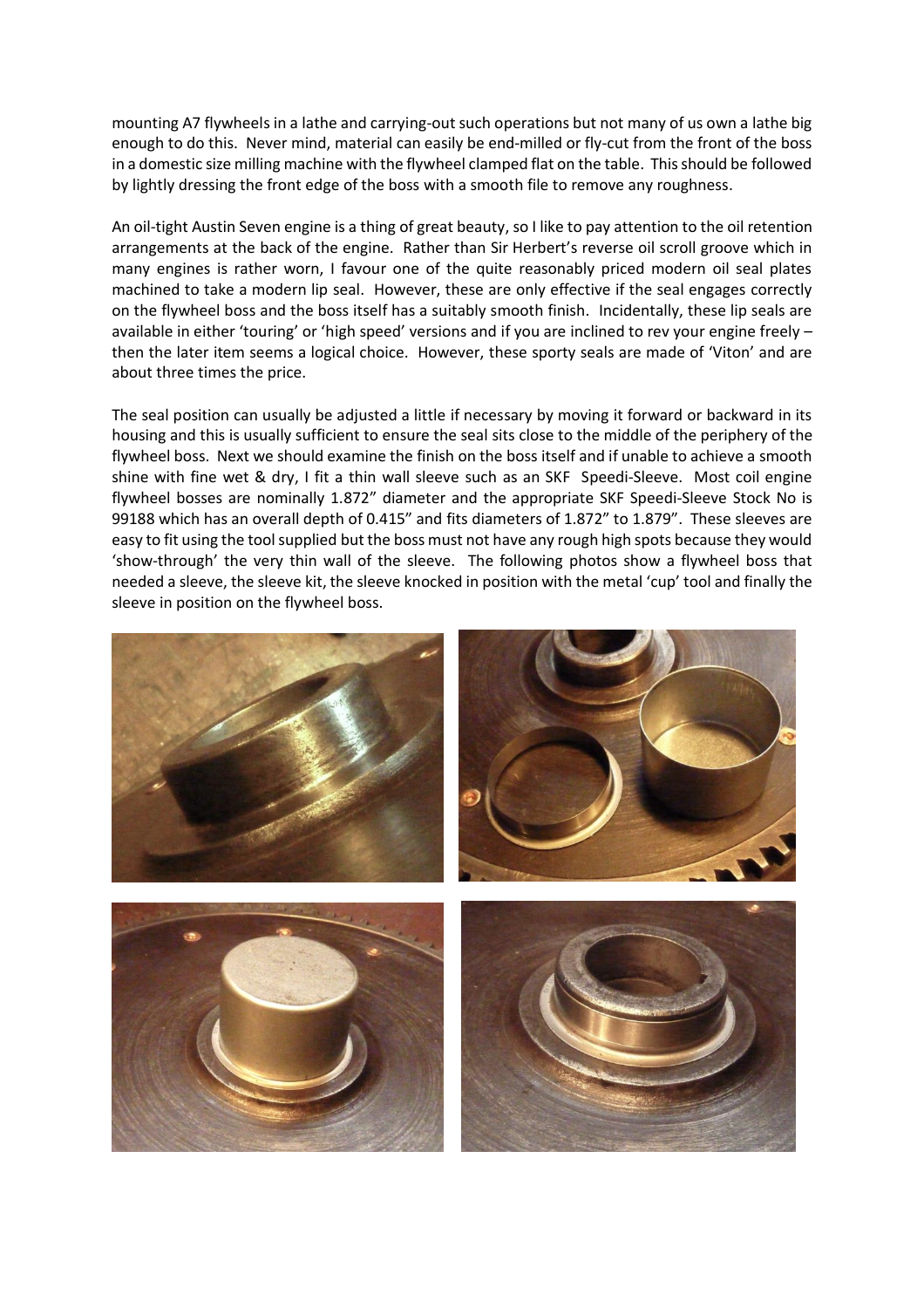The instructions suggest that the sleeve needs no adhesive but I use a touch of 'gentle' Loctite just to make sure it doesn't move. However, if the boss is badly damaged, then I file away any high spots and assemble the sleeve over a thin film of two-part epoxy filler. These sleeves have a flange at the inner end on which the assembly tool engages and this can easily be removed after assembly if required; although, I usually leave it in position because it's not in the way. The key point is that the sleeve should be positioned so that the lip of the seal sits close to its centre.

Earlier, we took a great deal of time and trouble to ensure the flywheel was correctly seated on its taper whilst properly supporting the oil thrower. However, several engine builders have raised the question of whether a thrower is required at all if we are fitting a modern lip seal. The argument being that a modern spring loaded seal should comfortably resist A7 crankcase pressures and might last longer through better lubrication if fully exposed. However, it seems to me that the thrower (which should of course be assembled with the dish side facing away from the engine) tends to fling oil into the seal, so the seal rubbing surface is probably adequately lubricated. Therefore, so far, I have not had the courage to leave-out the thrower but if anyone reading this has already tried – then our Editor would be very pleased to hear from you.

Another flywheel feature worthy of consideration is the condition of the starter ring gear. It has always surprised me how successfully A7 starter motor pinions can engage with quite chewed-up ring gears but if the teeth are really badly damaged, then a new gear is probably required. I have always entrusted ring gear replacement to specialists and the costs have always seemed reasonable. Usefully, new ring gears can often improve the balance of an engine.

It is not uncommon for A7 engines to run perfectly smoothly without ever having been balanced and I imagine this is more likely to be the case if the engine is treated gently. However, if you are inclined to belt your engine, then I believe you are more likely to have a smooth rewarding experience if the rods are carefully equalised and the crankshaft/flywheel/clutch cover plate assembly has been dynamically balanced. On several occasions, I have found these items to be alarmingly out-of-balance even when using a Phoenix crank', so nowadays, I always have have my engines dynamically balanced. The following photos show how much metal can require removal to achieve a well-balanced bottom end ….



Some owners of sporty A7 engines have their flywheels lightened and whilst this might be an advantage in a racing scenario, I have never dabbled - probably due to cost if I'm honest. In my experience, a modestly tuned and well set-up A7 engine will pick-up pretty quickly and reasonably rapid gear changes are quite achievable. I have therefore